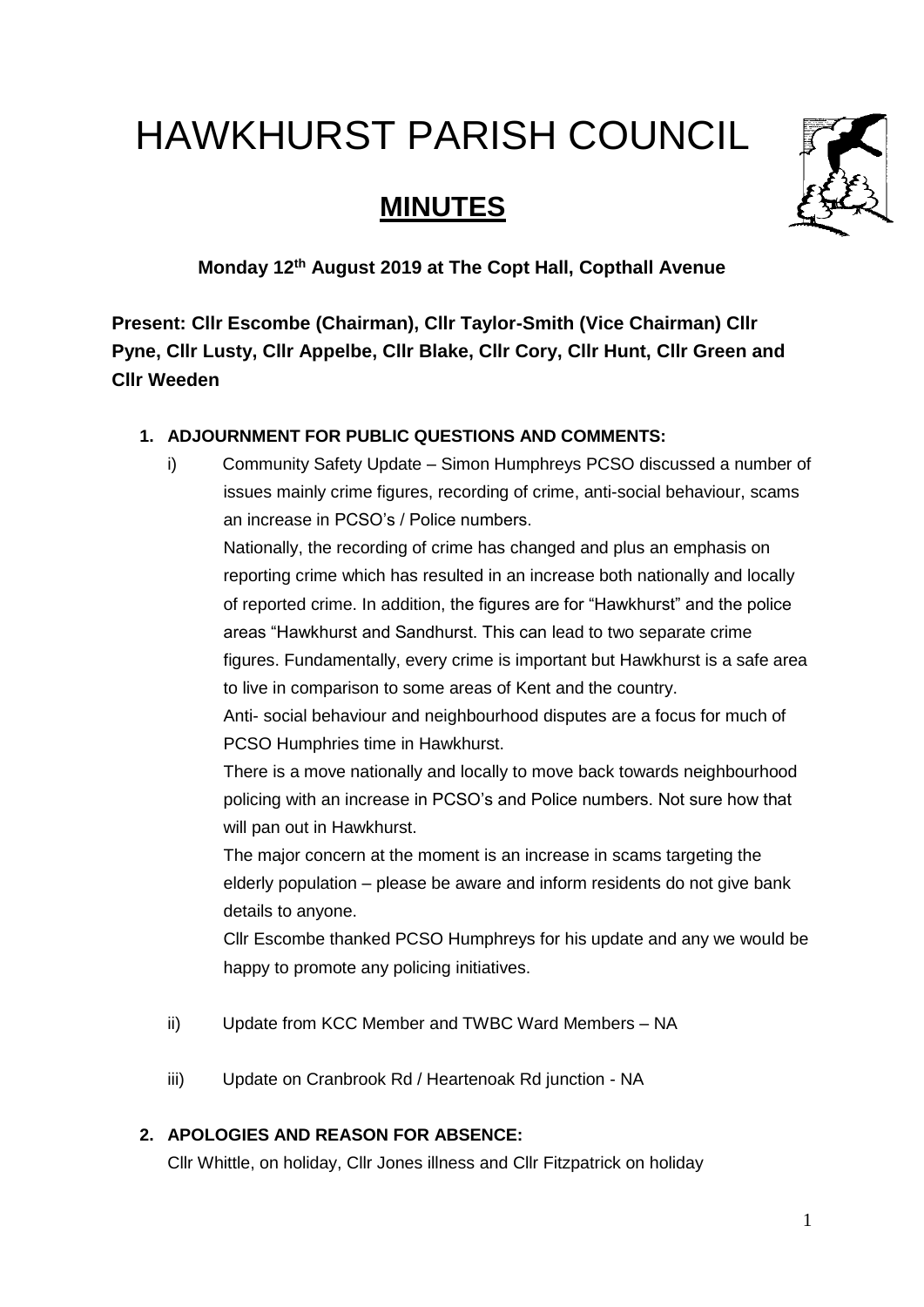TWBC Cllrs Palmer, Thomson and Bland apologies

KCC Cllr Holden Apologies

**3. DECLARATION OF INTERESTS**: *To receive notice of personal interests, whether of a prejudicial nature or otherwise, in respect of items on this agenda, in accordance with the Council's Code of Conduct.*

Cllr Appleby Planning application 32

# **4. HCT 2018 – Council Nominated Trustee**

Cllr Escombe introduced the paper proposing Ellen Neville as a Parish Council nominee to the HCT 2018 Trust Cllr Green asked why we are nominating and the Clerk responded that it is part of their constitution.

Cllr Escombe proposed and Cllr Weeden seconded and Ellen Neville was approved unanimously.

# **5. APPROVAL OF MINUTES:**

- 5.1 Approval
- i) Cllr Escombe proposed and Cllr Taylor-Smith seconded the minutes of the  $8<sup>th</sup>$ July 2019, agreed unanimously.
- 5.2 To note
- i) The minutes of the Community Hall Working Group held on the  $22<sup>nd</sup>$  July 2019 were noted.

#### **6. MATTERS ARISING FROM THE MINUTES - none**

#### **7. PLANNING**

#### **7.1 Planning applications to be considered**

| <b>No</b> | <b>Application</b><br>Nο | <b>Proposal</b>                                                          | Location                                                   |  |  |  |
|-----------|--------------------------|--------------------------------------------------------------------------|------------------------------------------------------------|--|--|--|
|           | 29   19/01159/Full       | Erection of single storey shed in<br>south eastern corner of rear garden | <b>Church Court, The Moor,</b><br>Hawkhurst, Kent Tn18 4NT |  |  |  |

#### **Background:**

*No comments from neighbours.*

#### **Comments and Recommendation:**

The proposal is for a small timber shed for storage purposes. It has been located well away from the house and it seems unlikely it will impact on neighbouring properties.

We **support** this application.

Note TWBC agreed extension and then have already decided – we have complained about this.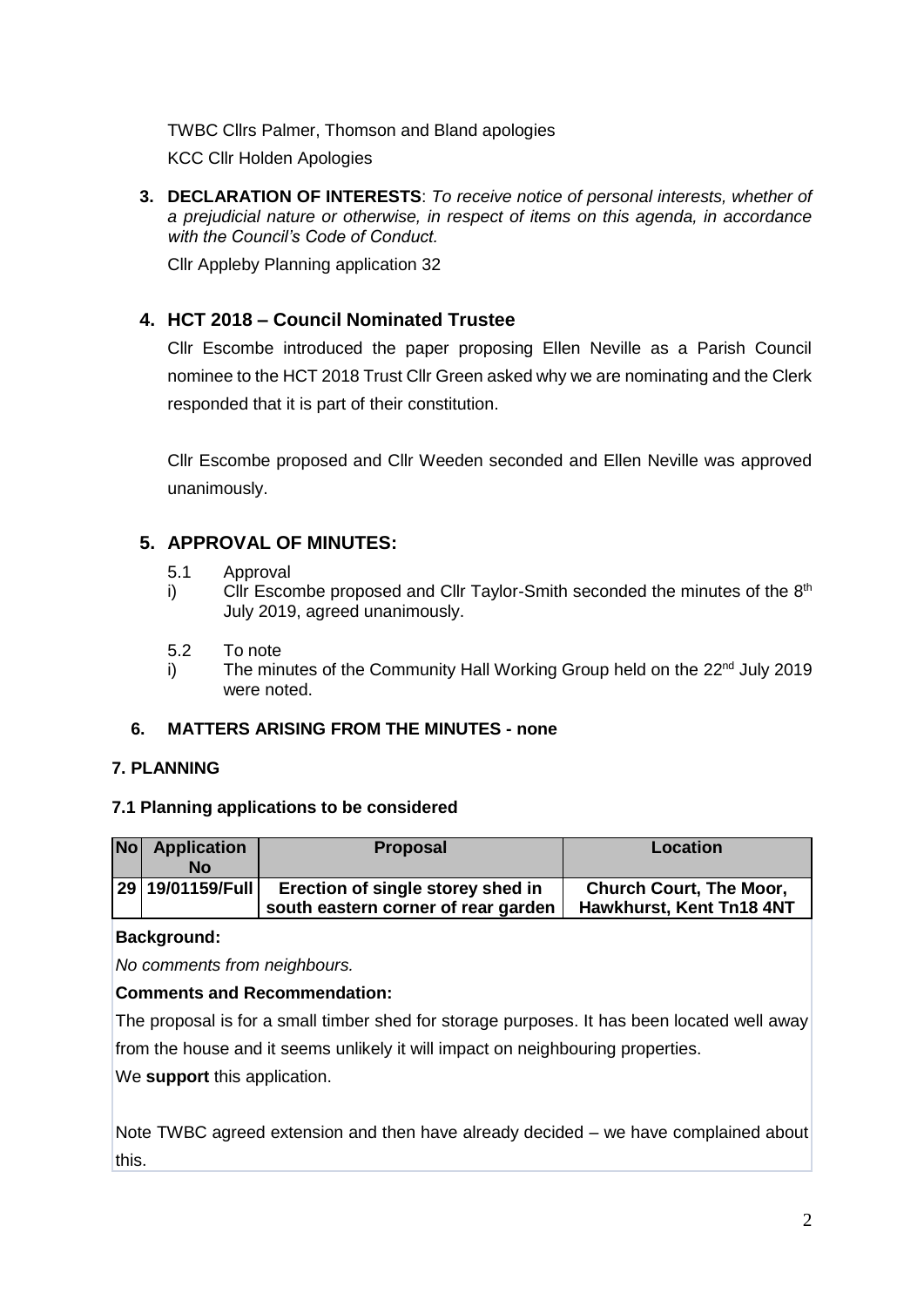| 30 19/01658/full | Erection of garages/store | Suncourt, Copt Hall     |  | Avenue.l |
|------------------|---------------------------|-------------------------|--|----------|
|                  |                           | Hawkhurst Kent TN18 4LR |  |          |

#### **Background:**

*Materials will largely match existing. It will result in a large willow tree being removed and cutting back or possibly removing a hedge. There will be an extra off-road parking space, as the garage will be set back beyond where the drive currently ends. No comments from neighbours.* 

#### **Comments and Recommendation:**

The materials seem appropriate and in keeping with the host house (in line with HD4 of the NDP). The garage is not excessive in terms of size and will be subservient to the house. The houses in Copthall Avenue are set at varying distances from the road and the proposed location of the garage would not be out of keeping with the position of other buildings in the road.

The proposed garage will be visible from the road. It is very close to the boundary and will be positioned right next to the neighbour's summer house. Although single-storey, the garage will be taller and bigger than the summer house. However, it seems unlikely to block the sun.

We are unclear from the documents provided whether the intention is to remove the hedge and replace it with a fence or to cut back the hedge. We would be concerned if the hedge were to be removed. The design guidance notes in the NDP state a preference for hedges over fences. It is a shame that the willow tree needs to be removed although we note that the location proposed for the garage would enable the entire drive to be retained, therefore, having a beneficial impact on the parking situation in Copthall Avenue. Hawkhurst's draft tree policy expects that removal of trees will be avoided wherever possible. If this is not possible, the requirement is that any tree that is removed should be replaced with three trees.

Whilst we are minded to **support** this application, we request that the planning officer follow up on the following points:

Who owns the boundary hedge that will be removed/cutback?

Whether the positioning of the garage will impact on the neighbour's summer house? Seek agreement to replace the willow with three other trees, to be located in the part of garden behind the host house rather than the land which appears to run behind neighbouring properties.

**Vote**: In Favour 10, Against 0 Abstain 0 – **Decision Support**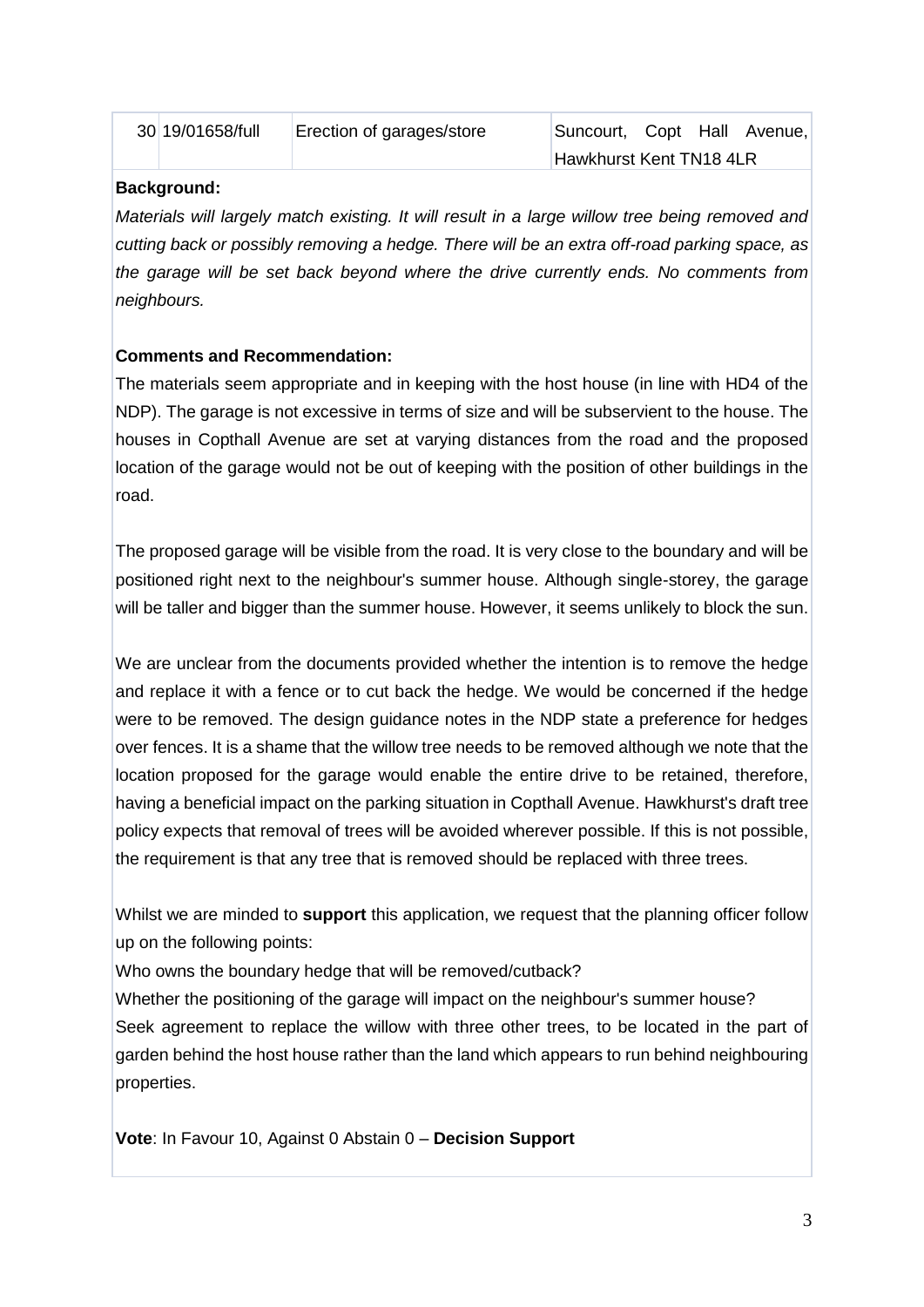| 31 19/01624/TPO | Trees Eucalyptus (T1) Reduce by Pinners, Ockley Rd, Hawkhurst |         |  |  |
|-----------------|---------------------------------------------------------------|---------|--|--|
|                 | <b>5 metres</b>                                               | TN184DP |  |  |

#### **Background:**

*The request is based on the recommendation of a tree surgeon. The tree has not previously been maintained and is overhanging the road and driveway. Eucalyptus have a tendency to shed branches. No comments from neighbours.*

#### **Comments and Recommendation:**

Given the size of the tree and the extent to which it overhangs the road, we **support** this application.

**Vote**: In Favour 10, Against 0 Abstain 0 – **Decision Support**

|  |                                     | 32 19/01660/TPO Trees Oak (T1) – Crown reduce 1, Dickens Way, Hawkhurst TN18 |
|--|-------------------------------------|------------------------------------------------------------------------------|
|  | by approximately $2 - 3m$ and $4PQ$ |                                                                              |
|  | removed deadwood over 50mm          |                                                                              |
|  | lin diameter                        |                                                                              |

#### **Background:**

*A professional has recommended that the work is required to make the tree safe.*

#### **Comments and Recommendation:**

We **support** this application.

#### **Vote**: In Favour 9, Against 0 Abstain 1 (Cllr Appleby) – **Decision Support**

| 33 19/01829/TPO |                                           | Sycamores (T1, T2, T3, T4, T5) The Oaks, Queen Rd Hawkhurst |
|-----------------|-------------------------------------------|-------------------------------------------------------------|
|                 | Reducing 4-5 metres of growth on TN18 4HH |                                                             |
|                 | to existing unions. Sycamore (T6)         |                                                             |
|                 | removal of 4 of the trees lowest          |                                                             |
|                 | branches and to reduce the                |                                                             |
|                 | lateral growing capacity over the         |                                                             |
|                 | garden and house by 2 metres.             |                                                             |

#### **Background:**

*Row of sycamores is on the boundary with Queens road. The advice is that the trees have previously been reduced and are now due again as the unions are becoming weak with the regrowth.*

#### **Comments and Recommendation:**

We **support** this application.

**Vote**: In Favour 10, Against 0 Abstain 0 – **Decision Support**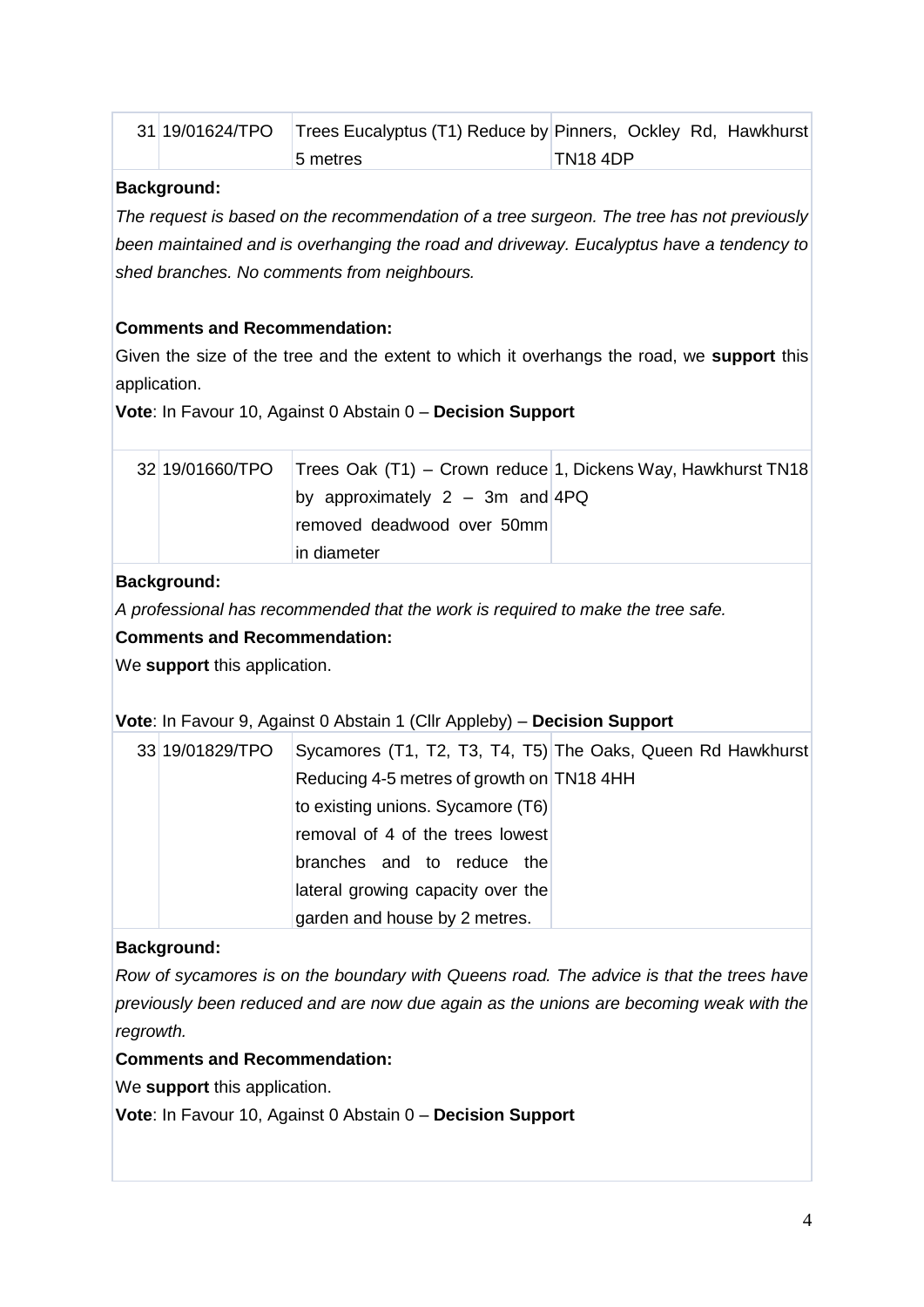| 34 19/01914/Full | Demolition of existing extension Woodsden Oast, Water Lane, |  |  |  |
|------------------|-------------------------------------------------------------|--|--|--|
|                  | and erection of replacement two Hawkhurst TN18 5AP          |  |  |  |
|                  | storey extension                                            |  |  |  |

#### **Background:**

*Planning permission was previously being granted for an extension at the end of 2018 and prior to that in 2016 (18/02512/FULL and 16/07205/FULL). We objected to the 2018 application on the grounds it was too big and detracted from the Oast house. There is very limited information available other than the actual drawings. No comments from residents.*

#### **Comments and Recommendation:**

This appears to be a very big extension. The previously approved extension (18/02512/FULL - to which HPC objected due to its size) was judged to just comply with H11 due to the removal of outbuildings. However, this proposal is bigger as it is entirely two-storey rather than a mix of one and two-storey. Therefore, it cannot be considered a modest extension in line with H11. Policy H16 of the Draft Local Plan includes a similar requirement. Whilst this is not yet in place, it does indicate that policy H11 is still relevant.

The proposed materials are very dark and result in an "agricultural" appearance. In this respect, it fits with the Oast. However, the size of the proposed extension, coupled with the dark materials results in the extension dominating the Oast house. In our view, this detracts from the Oast house and is overly intrusive. We are also concerned that the amount of glazing is excessive. Indeed, the delegated report on the previous application commented that "the proposed extensions are not over glazed and this prevents them becoming too domesticated and retains the appearance of a rural outbuilding."

The property is set well back from the road, but the open views out across the AONB mean that it is visible from the road. We are concerned about the negative impact of such an imposing extension on the landscape character. The delegated report on the previously approved application noted that the two-storey element of the extension was set back from the Oast house meaning that it did not compete with the strong features of the Oast. This is not the case with this application.

We **object** to this application.

**Vote**: In Favour 0, Against 10 Abstain 0 – **Decision Support**

7.2 Planning information on file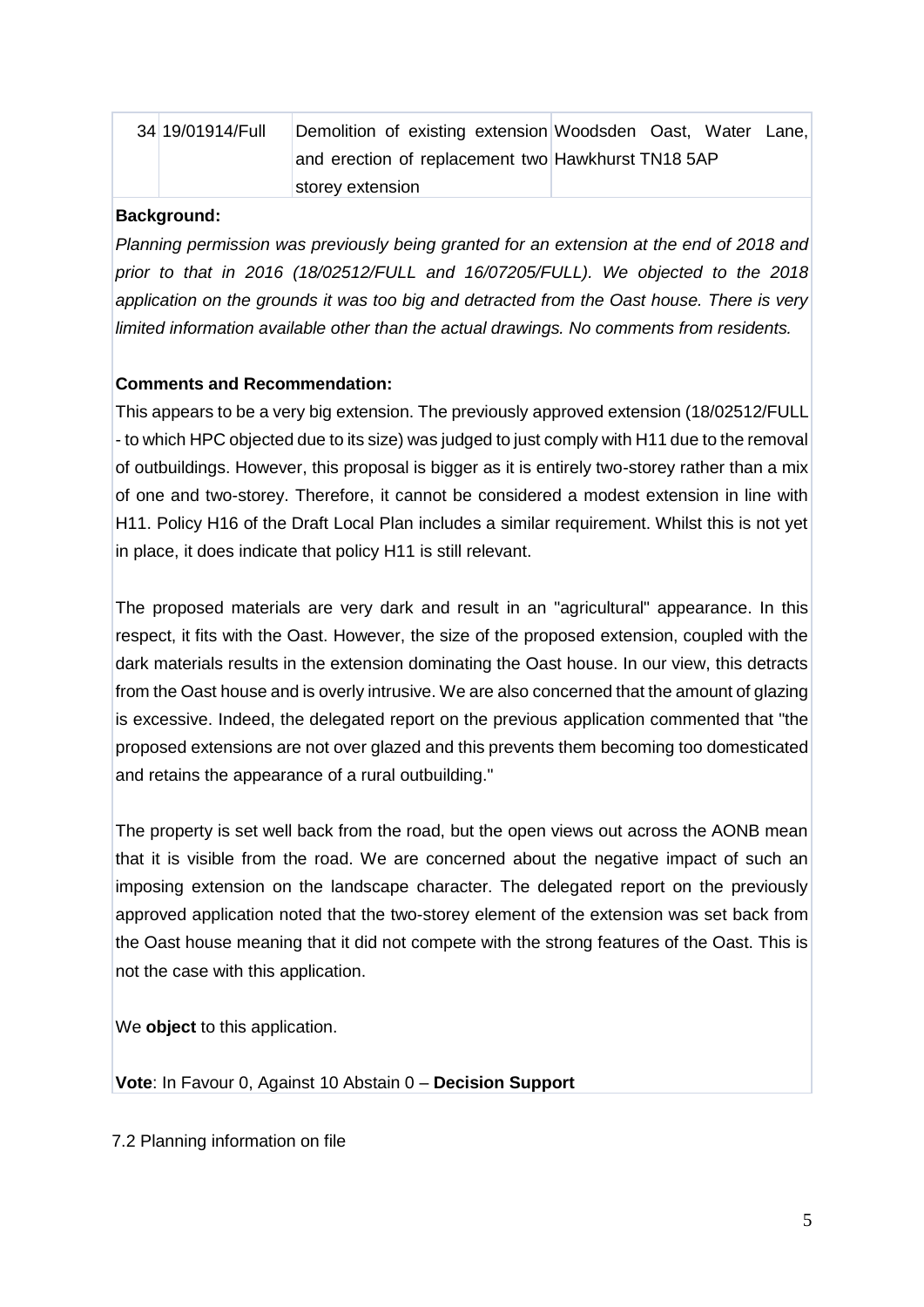#### **8 MATTERS FOR FURTHER DISCUSSION:**

**8.1 Litter Angels** – Cllr Escombe introduced the paper which aimed at working with a Charity (Litter Angels) who liaise with the local MP and draw down resources to work with local schools on litter education.

Several Cllrs felt that it would be best to work with HCT 2018, local youth groups and add to the parishes portfolio of anti-litter initiative.

Cllr Green proposed and Cllr Taylor-Smith seconded that we "Work with HCT 2018, local schools and youth organisations to deliver a litter education programme" – This was approved unanimously and Cllr Pyne will take the lead.

**8.2 Development in Hawkhurst** – The Council discussed the approach / role of the Parish Council to developments in Hawkhurst now that the draft Local Plan has been published.

The debate focused on several points;

 **The Parish Council has a formal role to act as a consultee on planning applications and the Local Plan.**

It was agreed that the Parish Council has a formal consultee role to consider planning matters and either support / object to planning applications / Local plan. The Parish Council must deliver on this as the representatives of the parish.

 **Engaging with the public through the process and not pre-determining your position as a Councillor and thus baring oneself from voting**

In discussing a planning application or the Local Plan a Parish Councillor as an individual can opening discuss a view, however they run the risk of placing themselves in a difficult position that when it comes to a vote they have to declare that they have "pre-determined their views" and cannot vote on that item.

Several Councillors emphasized that this has been an issue and legal cases have been brought against Councillors elsewhere. Saying that, Hawkhurst Parish Council is a consultee on planning not a decision maker so the legal cases are unlikely. The conclusion was that Councillors should not express their views if they wished to vote on an application.

### **Support or not of local organisations for or against planning applications / local plan**

The conclusion was that we need to listen, engage but not directly support or grant aid such organisations. However, if we commission work on planning issues we should be transparent and make the reports publically accessible.

#### **Public meeting / referendums**

The Parish Council decide against holding referendums on specific planning issues, but should host public meetings where both sides of an argument can be heard.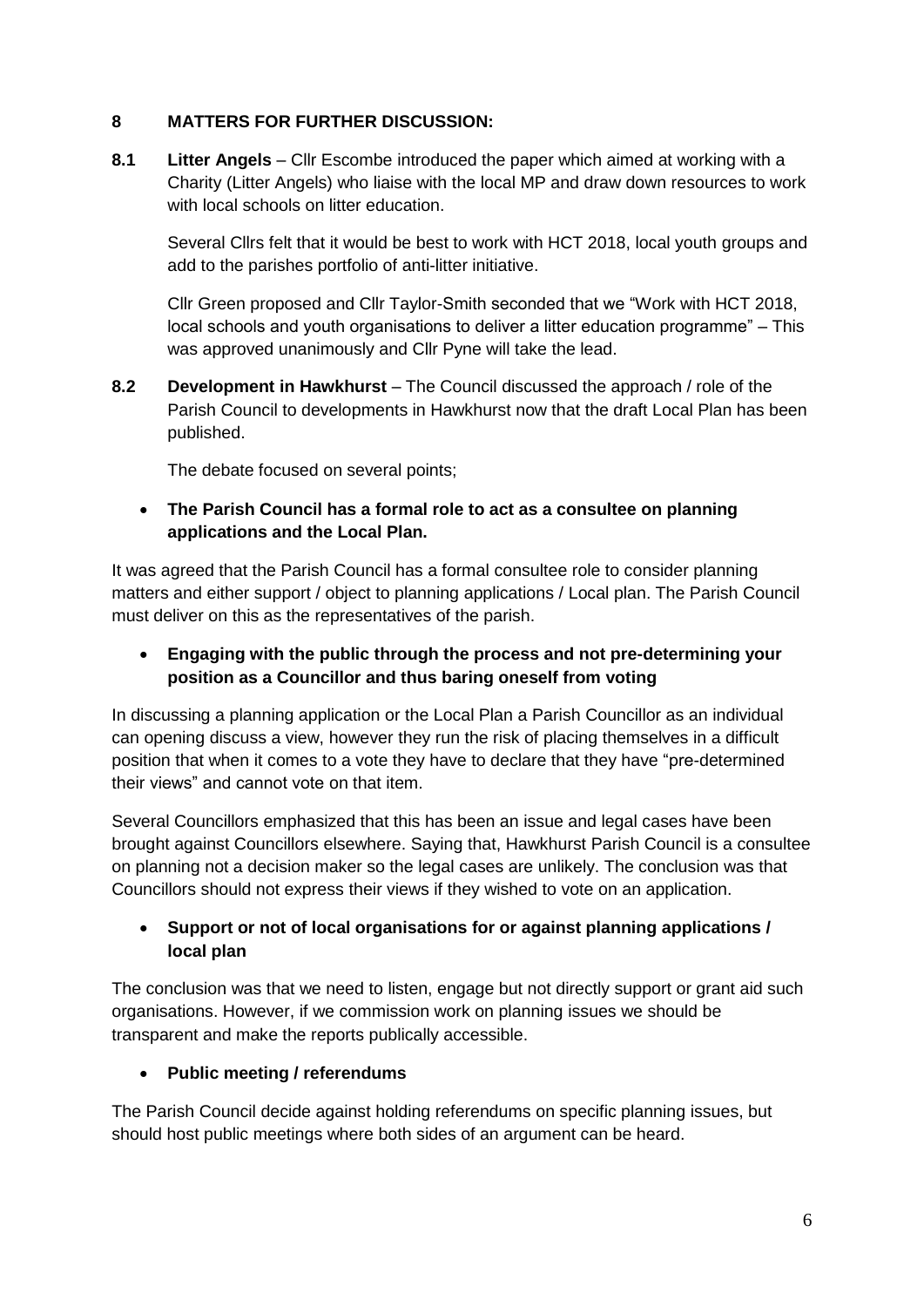**8.3 Communications** – Cllr J Hunt felt there was unnecessary email communications between the Cllrs. If a Councillor wants to contact the clerk on a matter not all councillors need to be copied in. – there was general agreement to this.

Cllr Weeden requested that the clerk circulate meeting information from TWBC – Clerk Agreed.

Cllr Hunt raised the concern that decisions were being made by email rather than decisions being made by Council.

The clerk explained that under the recently adopted Council Standing Orders and Financial Regulations decision making and been delegated to the Clerk and Committees within the agreed limits. Therefore, if appropriate, to ensure transparency the Clerk email's the Councillors if an opportunity arises which requires delegation to be used, takes a view from the Councillors and acts appropriately.

In every case there is a report back to the appropriate Committee and or Council as required by the adopted Council Standing Orders and Financial Regulations

It was agreed that a common sense approach should be taken.

#### **9. REPORTS OF COMMITTEE CHAIRMEN AND UPDATES**

- i) Facilities and Services Committee Cllr Hunt stated that actions were on track, a report on the cemetery would be forth coming
- ii) Strategy, Administration and Projects Committee  $-$  Next meeting 19<sup>th</sup> August 2019
- iii) Personnel  $-31<sup>st</sup>$  July 2019 see confidential report
- iv) Community Hall Working Group  $22^{nd}$  July 2019 Cllr Cory noted the move to change the name to Community Centre Working Group, also see confidential report
- v) Fete Committee Cllr Hunt reported starting to gear up towards Winter Festival
- vi) Crime figures see discussion by PCSO, item 1.1

#### **10. FINANCE:**

10.1 Finance figures for July 2019 – 12.8.19

| £ 11,346.97 to 12.08.19  |
|--------------------------|
| 12,019.80 to 31.07.19    |
|                          |
| 86,786.66 to 30.04.18    |
| £ 75,339.40 to 31.12.18  |
| £ 10,771.00 to 31.07.19  |
| £ 103,258.62 to 28.06.19 |
|                          |

- 10. 2 Cllr Escombe proposed and Cllr Taylor-Smith seconded the payments schedule, agreed unanimously.
- 10.3 Cllr Escombe proposed and Cllr Taylor-Smith seconded the account reconciliation, agreed unanimously. Cllr Escombe thanked Cllr Green for his hard work in obtaining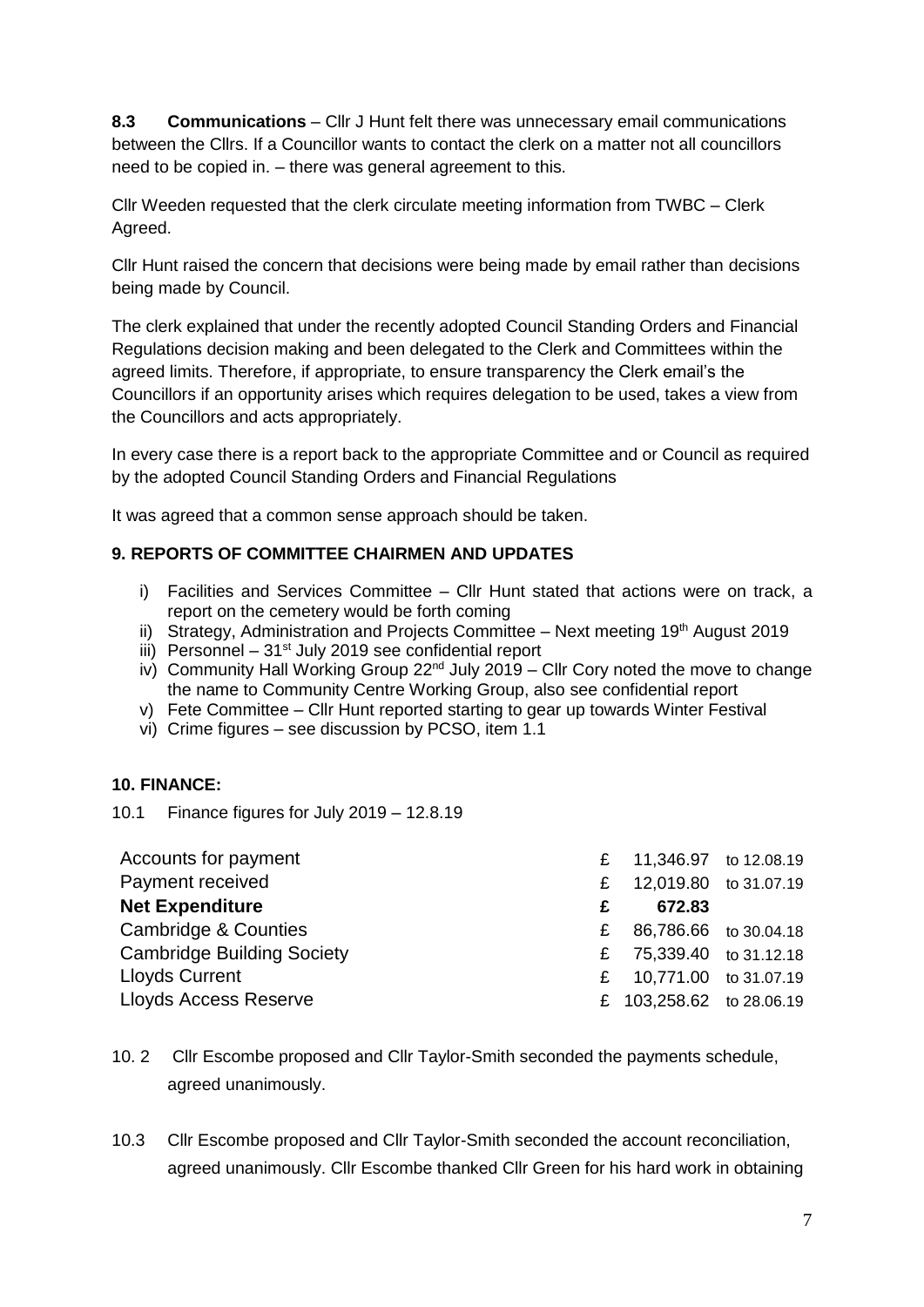a refund of £7,151.20 on Small Business Rates for the Council. See footnote at end of Council minutes.

#### **11. CORRESPONDENCE – see file**

| No | <b>Date</b> | <b>From</b> | <b>Issue</b>                                        |  |  |
|----|-------------|-------------|-----------------------------------------------------|--|--|
|    | 23.7.19     | Mr. Priest  | Dangerous verges – discussed and linked up with KCC |  |  |
|    | 24.7.19     | <b>DHA</b>  | Hawkhurst Golf Club proposal                        |  |  |

#### **12. NOTES & INFORMATION on file**

#### **13. BURIALS AND MEMORIALS**

| <b>Date</b>                | <b>Name</b>         |                     |
|----------------------------|---------------------|---------------------|
| 16 <sup>th</sup> July 2019 | <b>Brian Chaney</b> | Internment of ashes |

#### **14. CONFIDENTIAL:**

- 14.1 The Council discussed an update on Hawkhurst NDP and TWBC Local Plan
- 14.2 The Council discussed a Personnel Report
- 14.3 The Council discussed CHWG report appointment of Architects for new community building on King George V Playing Field

#### **CLOSURE: 9.44pm**

Chairman of the Council……………………………………………………………………………..

Date……………………………………………………………………………………………………

#### **Agenda Notes for Members:**

Item 3 on the Agenda, Declaration of Interests. If a Member has a prejudicial interest, this should be declared at the start of the meeting. Personal interests may be declared at this point or alternatively can be declared at the time when the specific item is being discussed, if a Member wishes to speak on an item in which s/he has a personal interest. Members in doubt about such a declaration are advised to contact the Monitoring Officer before the date of the meeting. This may also be used by Members to advise the Council of any relevant changes that may have occurred since they first completed the register of interests.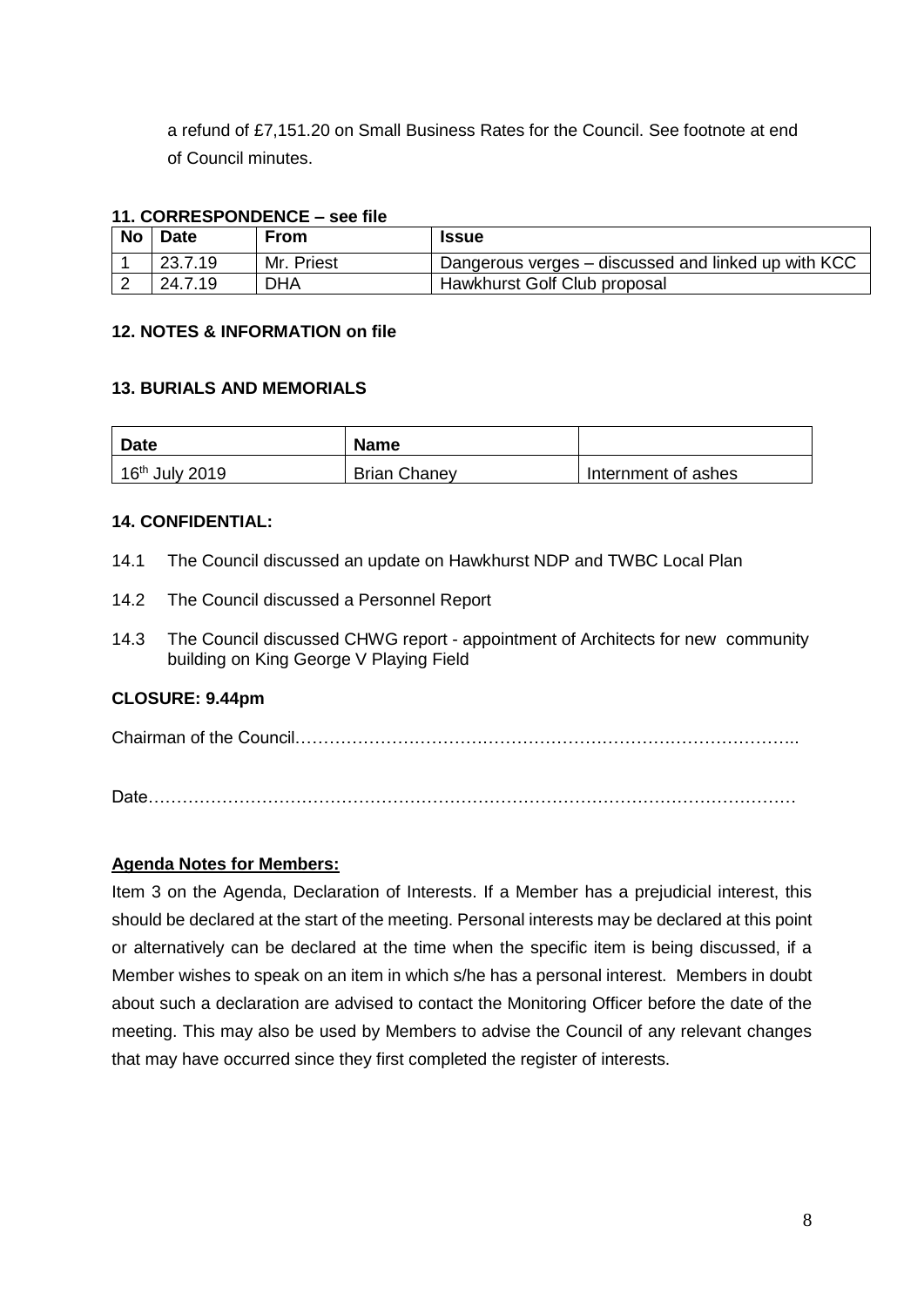# **Footnote – Small Business Rate relief.**

The rules state that you qualify for small business rate relief if your property's rateable value is less than £15,000; and that you use one property. However, you may still be able to get relief if you use more. You should not pay business rates on a property with a rateable value of £12,000 or less. For properties with a rateable value of £12,001 to £15,000, the rate of relief will go down gradually from 100% to 0%.

If you use more than one property you can still get small business rate relief on your main property if none of your other properties have a rateable value above £2,899; and, the total rateable value of all your properties is less than £20,000 (£28,000 in London).

If you don't qualify for small business rate relief but your property in England has a rateable value below £51,000, your bill will be calculated using the small business multiplier, which is lower than the standard one.

To apply for relief, you need to contact your local council that issues Business Rate Demands – for Hawkhurst that is Tunbridge Wells Borough Council.

# **Hawkhurst Parish Council - specifics**

#### **Cemetery**

Rateable value is £1,800. Using the Small Business Rate Multiplier gave us a bill of £883.80.

# Parish Office

Rateable value is £2,050. Using the Small Business Rate Multiplier, we got a bill of £1,006.55.

The Parish Council was also sent zero Business Rate demands (based on 80% mandatory and 20% discretionary rate relief) for two buildings. The Copt Hall - a community hall owned by a charitable trust (rateable value £2,800); and, The King George V Playing Field owned by charitable trust (rateable value £3,500). The Parish Council is the backstop funder for both.

I first contacted Jane Fineman, Head of Finance & Procurement at TWBC (Email: [jane.fineman@tunbridgewells.gov.uk\)](mailto:jane.fineman@tunbridgewells.gov.uk). She in turn passed my query to Mrs. Sheila Coburn, Head of Mid Kent Revenues and Benefits Partnership - a shared service for